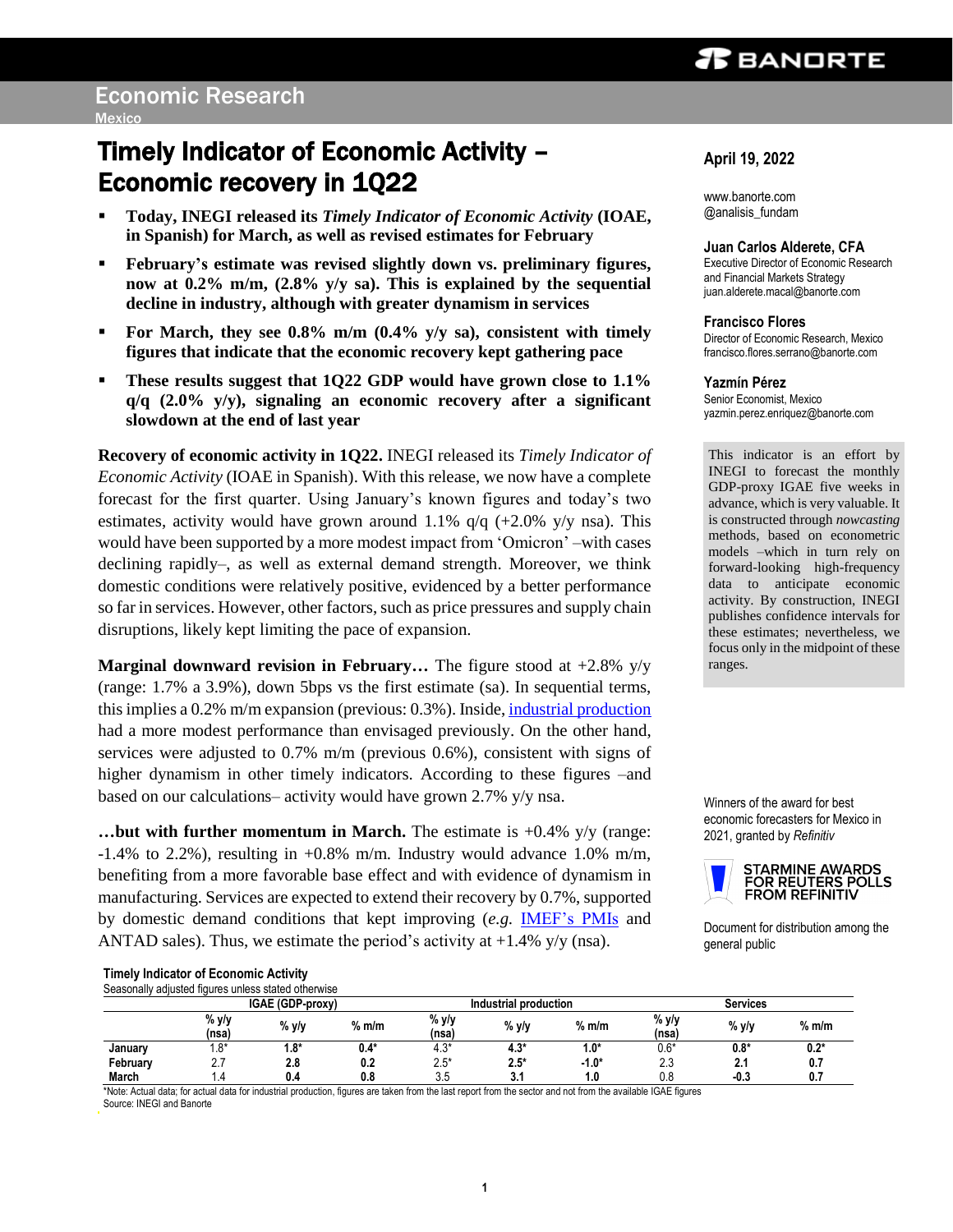

## **Analyst Certification**

**We, Alejandro Padilla Santana, Juan Carlos Alderete Macal, Alejandro Cervantes Llamas, Manuel Jiménez Zaldívar, Marissa Garza Ostos, Katia Celina Goya Ostos, Francisco José Flores Serrano, José Luis García Casales, Víctor Hugo Cortes Castro, José Itzamna Espitia Hernández, Carlos Hernández García, David Alejandro Arenas Sánchez, Leslie Thalía Orozco Vélez, Hugo Armando Gómez Solís, Yazmín Selene Pérez Enríquez, Miguel Alejandro Calvo Domínguez, Daniela Olea Suárez, Gerardo Daniel Valle Trujillo, Luis Leopoldo López Salinas, Isaías Rodríguez Sobrino, Paola Soto Leal and Daniel Sebastián Sosa Aguilar certify that the points of view expressed in this document are a faithful reflection of our personal opinion on the company (s) or firm (s) within this report, along with its affiliates and/or securities issued. Moreover, we also state that we have not received, nor receive, or will receive compensation other than that of Grupo Financiero Banorte S.A.B. of C.V for the provision of our services.**

### **Relevant statements.**

**In accordance with current laws and internal procedures manuals, analysts are allowed to hold long or short positions in shares or securities issued by companies that are listed on the Mexican Stock Exchange and may be the subject of this report; nonetheless, equity analysts have to adhere to certain rules that regulate their participation in the market in order to prevent, among other things, the use of private information for their benefit and to avoid conflicts of interest. Analysts shall refrain from investing and holding transactions with securities or derivative instruments directly or through an intermediary person, with Securities subject to research reports, from 30 calendar days prior to the issuance date of the report in question, and up to 10 calendar days after its distribution date.**

#### **Compensation of Analysts.**

Analysts' compensation is based on activities and services that are aimed at benefiting the investment clients of Casa de Bolsa Banorte and its subsidiaries. Such compensation is determined based on the general profitability of the Brokerage House and the Financial Group and on the individual performance of each analyst. However, investors should note that analysts do not receive direct payment or compensation for any specific transaction in investment banking or in other business areas.

#### **Last-twelve-month activities of the business areas.**

*Grupo Financiero Banorte S.A.B. de C.V., through its business areas, provides services that include, among others, those corresponding to investment*  banking and corporate banking, to a large number of companies in Mexico and abroad. It may have provided, is providing or, in the future, will provide a service *such as those mentioned to the companies or firms that are the subject of this report. Casa de Bolsa Banorte or its affiliates receive compensation from such corporations in consideration of the aforementioned services.*

*Over the course of the last twelve months, Grupo Financiero Banorte S.A.B. C.V., has not obtained compensation for services rendered by the investment bank or by any of its other business areas of the following companies or their subsidiaries, some of which could be analyzed within this report.*

#### **Activities of the business areas during the next three months.**

Casa de Bolsa Banorte, Grupo Financiero Banorte or its subsidiaries expect to receive or intend to obtain revenue from the services provided by investment banking or any other of its business areas, by issuers or their subsidiaries, some of which could be analyzed in this report.

#### **Securities holdings and other disclosures**.

As of the end of last quarter, Grupo Financiero Banorte S.A.B. of C.V. has not held investments, directly or indirectly, in securities or derivative financial instruments, whose underlying securities are the subject of recommendations, representing 1% or more of its investment portfolio of outstanding securities or 1 % of the issuance or underlying of the securities issued.

None of the members of the Board of Grupo Financiero Banorte and Casa de Bolsa Banorte, along general managers and executives of an immediately below level, have any charges in the issuers that may be analyzed in this document.

The Analysts of Grupo Financiero Banorte S.A.B. of C.V. do not maintain direct investments or through an intermediary person, in the securities or derivative instruments object of this analysis report.

#### **Guide for investment recommendations.**

|             | <b>Reference</b>                                                                      |
|-------------|---------------------------------------------------------------------------------------|
| <b>BUY</b>  | When the share expected performance is greater than the MEXBOL estimated performance. |
| <b>HOLD</b> | When the share expected performance is similar to the MEXBOL estimated performance.   |
| <b>SELL</b> | When the share expected performance is lower than the MEXBOL estimated performance.   |

Even though this document offers a general criterion of investment, we urge readers to seek advice from their own Consultants or Financial Advisors, in order to consider whether any of the values mentioned in this report are in line with their investment goals, risk and financial position.

#### *Determination of Target Prices*

For the calculation of estimated target prices for securities, analysts use a combination of methodologies generally accepted among financial analysts, including, but not limited to, multiples analysis, discounted cash flows, sum-of-the-parts or any other method that could be applicable in each specific case according to the current regulation. No guarantee can be given that the target prices calculated for the securities will be achieved by the analysts of Grupo Financiero Banorte S.A.B. C.V, since this depends on a large number of various endogenous and exogenous factors that affect the performance of the issuing company, the environment in which it performs, along with the influence of trends of the stock market, in which it is listed. Moreover, the investor must consider that the price of the securities or instruments can fluctuate against their interest and cause the partial and even total loss of the invested capital.

The information contained hereby has been obtained from sources that we consider to be reliable, but we make no representation as to its accuracy or completeness. The information, estimations and recommendations included in this document are valid as of the issue date but are subject to modifications and changes without prior notice; Grupo Financiero Banorte S.A.B. of C.V. does not commit to communicate the changes and also to keep the content of this document updated. Grupo Financiero Banorte S.A.B. of C.V. takes no responsibility for any loss arising from the use of this report or its content. This document may not be photocopied, quoted, disclosed, used, or reproduced in whole or in part without prior written authorization from Grupo Financiero Banorte S.A.B. of C.V.